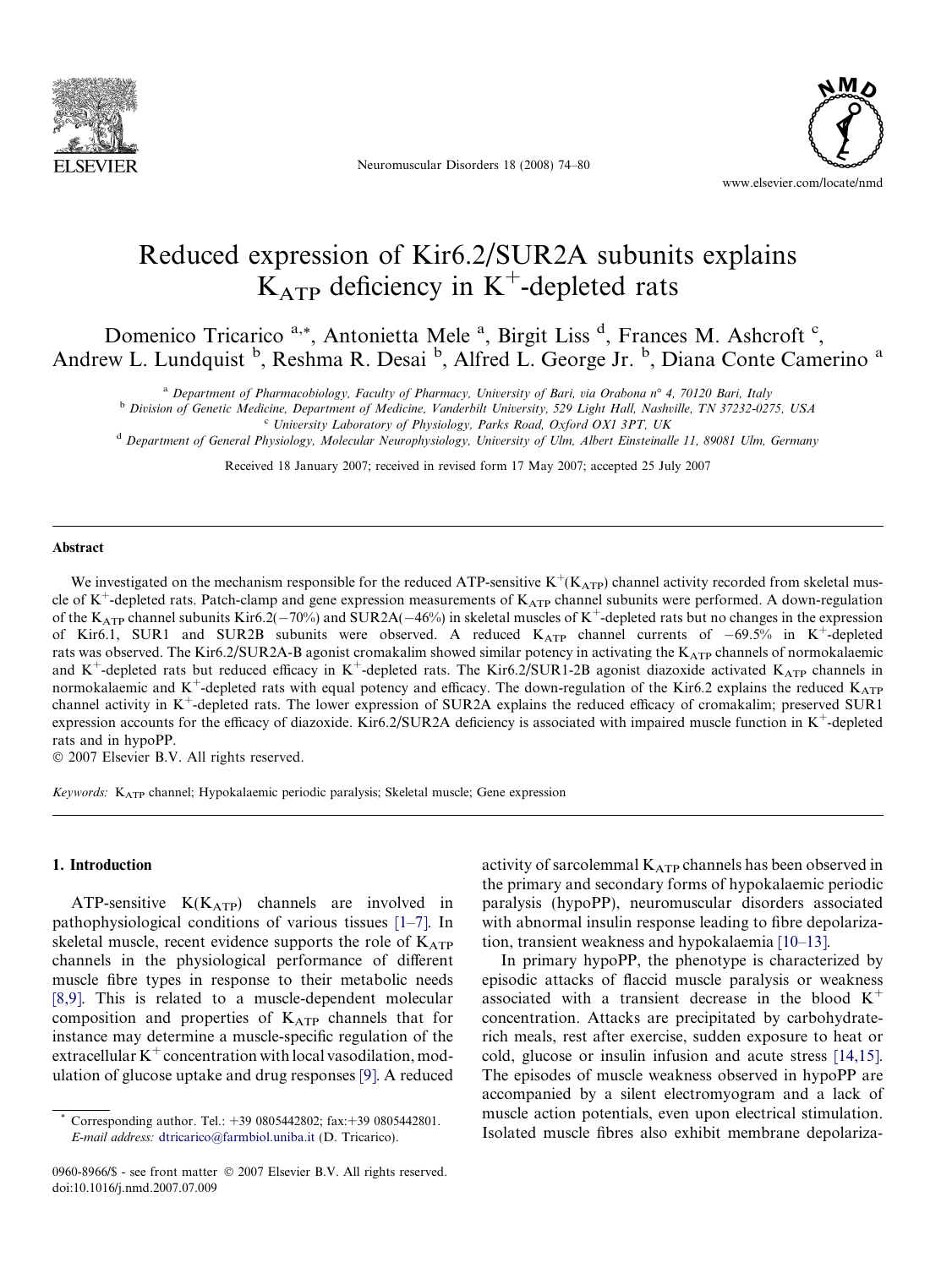tion on acute "in vitro" exposure to low extracellular  $K^+$ concentrations. Familial hypoPP is caused by loss-of-function mutations in at least two different genes: CACNL1A3 and SCN4A encoding for the  $\alpha$ 1 subunits of the skeletal muscle L-type  $Ca^{2+}$  channel and voltage-dependent Na<sup>+</sup> channels, respectively [\[15,16\].](#page-6-0) Muscle biopsies from hypoPP patients carrying the CACNL1A3-R528H mutation showed also an abnormal sarcolemmal  $K_{ATP}$ channel [\[13\]](#page-6-0). This channel exhibited reduced single-channel conductance due to the appearance of subconductance states and an impaired activation by nucleotide diphosphates. The abnormal  $K_{ATP}$  channel from hypoPP type-1 patients also exhibited smaller macroscopic  $K_{ATP}$ currents; it is therefore likely that this abnormality plays a role in the symptoms of hypoPP.

The secondary, or non familial, forms of hypoPP share a phenotype similar to that of the familial form, but are caused by  $K^+$  deficiency secondary to diuretic abuse, toxins and other factors. The  $K^+$ -depleted rats indeed show permanent muscle weakness, paralysis induced by insulin/ glucose injection and plasma  $K^+$  concentration constantly below 3.2 mEq/l in contrast with interictal periods in familial hypoPP where the plasma  $K^+$  concentration is normal  $[10,11,17,18]$ . As observed in humans hypoPP type-1, skeletal muscle fibres isolated from  $K^+$ -depleted rats possess a  $K_{ATP}$  channel with a reduced single-channel conductance that is insensitive to insulin stimulation [\[10,11\].](#page-6-0) Also, muscles from  $K^+$ -depleted rats exhibited smaller macroscopic  $K_{ATP}$  currents, however the molecular mechanism responsible for this abnormality is not known.

To address the mechanisms responsible for reduced macroscopic  $K_{ATP}$  currents in  $K^+$ -depleted rats, we combined electrophysiological recordings of sarcolemmal  $K_{ATP}$  channel activity in fast-twitch muscle with quantification of mRNA expression levels of  $K_{ATP}$  channel subunits: the inwardly rectifying K-channels (Kir6.1, Kir6.2) and sulfonylurea receptors (SUR1, SUR2A-B) in muscle samples from  $K^+$ -depleted and normokalaemic rats. The responses of muscle  $K_{ATP}$  channels of  $K^+$ -depleted and normokalaemic rats to cromakalim, a Kir6.2/SUR2A-B agonist and diazoxide, a Kir6.2/SUR1-2B agonist, were also compared.

#### 2. Materials and methods

#### 2.1. Animal care

Animal care was performed in accordance with the ''Guide for Care and Use of Laboratory Animals'' prepared by the National Academy of Sciences of USA. Adult male Wistar rats (260–350 g) were divided into two groups and housed at a density of three rats per cage. Normokalaemic rats ( $n = 7$  rats) were fed for 23 days on a normal K<sup>+</sup>diet  $(0.8\%)$  (30 g of pellets/day), while K<sup>+</sup>-depleted rats ( $n = 7$ rats) were given a  $K^+$ -free diet. Blood samples were collected from the tail vein of all animals at the beginning of the diet regimen. Intracardiac blood samples were collected at the time of death from  $K^+$ -depleted and normokalaemic rats fasted overnight, for evaluation of serum  $K^+$  concentrations. Standard flame spectrophotometry (Corning. EEL 450 flame photometer) was used for measurement of serum  $K^+$  levels and values were expressed as mEq/l. Rats were considered hypokalaemic if the serum  $K^+$  concentration was <3.2 mEq $/$ [\[10\]](#page-6-0).

## 2.2. Muscle biopsies

The flexor digitorum brevis (FDB), tibialis anterior (TA) and extensor digitorum longus (EDL) muscles were dissected under urethane anaesthesia (1.2 g/kg). After dissection, the animals were rapidly sacrificed with an overdose of urethane. Single muscle fibres were prepared from FDB muscles by enzymatic dissociation for patchclamp experiments, while the contralateral FDB muscles removed from the same rats were rapidly frozen in situ with liquid nitrogen and used for mRNA analysis. TA and EDL muscles were also collected from the same rats and used for patch-clamp and mRNA analyses. The normal Ringer solution used during muscle biopsy and for preparation of isolated fibres contained (mM): 145 NaCl, 5 KCl, 1  $MgCl<sub>2</sub>$ , 0.5 CaCl<sub>2</sub>, 5 glucose, 10 3-(N-morpholino)propanesulfonic (MOPS) sodium salt and was adjusted to pH 7.2 with MOPS acid.

#### 2.3. Real time quantitative PCR

For each muscle sample, total RNA was isolated using Trizol reagent and treated with DNase I (4 U, 37 °C, 1 h). RNA was quantified using a spectrophotometer (Beckman DU 530) and  $3 \mu$ g was used for reverse transcription. Synthesis of cDNA was performed using random hexamers (annealed 10 min,  $25^{\circ}$ C) and Superscript II reverse transcriptase (Invitrogen-Life Technologies, Carlsbad, CA, USA) incubated at 42 °C for 50 min. We used the available rat sequences for Kir6.1 (GenBank Accession No. NM\_017099), Kir6.2 (NM\_031358), SUR1 (NM\_013039), SUR2A (D83598), SUR2B (AF019628) and  $\beta$ -actin (NM\_031144). Fluorescently labeled TaqMan (Applied Biosystems, Foster City, CA, USA) probes for Kir6.1, SUR1, SUR2A, SUR2B and b-actin were designed using PrimerExpress (Applied Biosystems) to amplify 124–141 bp products encompassing each probe annealing site. Specific primer and probe sequences for each gene have been reported previously [\[9\].](#page-6-0) To achieve a high level of specificity and to avoid detection of genomic DNA, we designed probes to span exon–exon junctions for each gene except for Kir6.2, which is intronless. For Kir6.2, a TaqMan probe was designed within a region having substantial sequence divergence with other genes and control amplifications of RNA without reverse transcription were performed to exclude genomic DNA contamination. None of the SUR and Kir primer and probe sets cross-reacted with non specific SUR or Kir sequences after 40 cycles of PCR, and no amplification was observed after 45 cycles of PCR in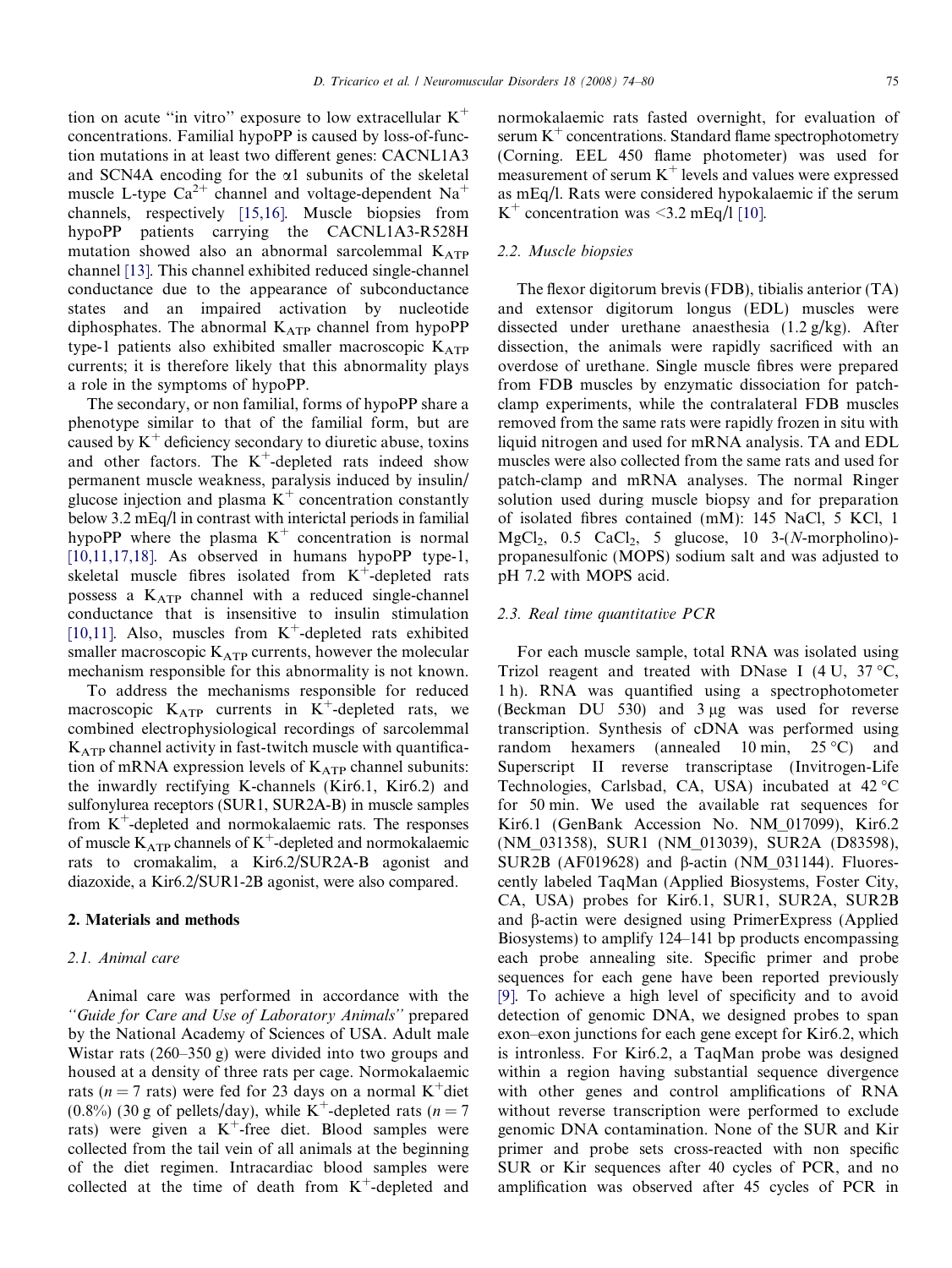control reactions containing no DNA template. Triplicate reactions were carried out in parallel for each individual muscle sample. The results were compared to a gene specific standard curve and normalized to expression of the housekeeping gene, b-actin, in the same sample. Template used for determining standard curves consisted of plasmid DNA containing the expected target sequence quantified by Pico Green fluorescence (Molecular Probes, Eugene, OR, USA).

## 2.4. Electrophysiology

Experiments were performed with the inside-out configuration of the patch-clamp technique. Current recordings were performed during voltage steps from the holding potential (0 mV) to test potentials ranging from  $-70$  mV to  $+70$  mV immediately after excision, at 20–22 °C. Current was recorded at 1 kHz (filter = 0.2 kHz) using an Axopatch-1D amplifier equipped with a CV-4 headstage (Axon Ins. Foster City, CA, USA).

Pipettes having an average tip area of  $8.1 \pm 0.8$   $\mu$ m<sup>2</sup>  $(n = 300$  patches) were used to measure  $K_{ATP}$  currents and the pharmacological responses of the channels. The pipette area was measured by scanning electron microscopy as previously described [\[10\]](#page-6-0). The patch pipette solution contained (mM) 150 KCl, 2 CaCl<sub>2</sub>, 1 MOPS, pH 7.2. The bath solution contained (mM) 150 KCl, 5 EGTA, 1 MOPS, pH 7.2. Stock solutions of cromakalim (50 mM) and diazoxide (50 mM) (SIGMA, Co Milano) were prepared by dissolving the drugs in dimethylsulphoxide (DMSO). Microliter amounts of these stock solutions were then added to the bath solutions in the presence of ATPMg. DMSO applied at the maximal concentration tested (0.1%) did not affect  $K_{ATP}$  channel currents in the absence or in the presence of ATPMg.

Current amplitude was measured using the Clampfit program (Axon Ins. Foster City, CA, USA). No correction for liquid junction potentials were made as these were estimated to be <2 mV under our experimental conditions.

Concentration-response relationships experiments were performed by applying increasing concentrations of diazoxide  $(10^{-12} - 1.5 \times 10^{-4} \text{ M})$  or cromakalim  $(10^{-10} 2 \times 10^{-4}$  M) to inside-out macropatches in the presence of internal ATPMg (0.1 mM).

#### 2.5. Statistical analysis

All data were expressed as mean  $\pm$  SD. Statistical comparisons between group of data were made using Student's *t*-test and significance was assumed when  $p < 0.05$ .

The mean current amplitudes were calculated by subtracting the base-line level, corresponding to the current recorded in the presence of internal ATPMg (5 mM), from the open channel level, corresponding to the current recorded in the absence of internal nucleotide, for each current trace and then digitally averaging all records using

Clampfit. The mean  $K_{ATP}$  currents were analyzed by including all patches (conductive and non conductive patches) in the average. The frequency of finding functional channels in the patches was also calculated. The non conductive patches (with no  $K_{ATP}$  channels or inward rectifier  $K^+$  channels), not resulting from membrane vesicle formation at the tip of the pipette or connective tissues interference, showed a leak current of  $-49.9 \pm 5 \text{ pA/}$  $-60$  mV ( $V<sub>m</sub>$ ) (N patches = 43) in the presence or absence of internal ATP, seal rupture following continuous voltage stimulation for 10 s and seal rupture following the rapid exposure of the patches to the air. In contrast, patches showing high resistant seals  $>50 \pm 10$  GQ which are also resistant to the air exposure and to the continuos voltage stimulation were excluded from the computed average. These are indeed the results of connective tissues interference or membrane vesicles formation at the tip of the pipette in excised patches.

Concentration-response relationships were fit with a function that assumes one stimulatory component described by the term:  $(I_{\text{drug}+ATP} - 1) * 100 = E_{\text{max}}/$  $(1 + (DE_{50}/[Drug])<sup>n</sup>)$  where  $I_{\text{drug+ATP}}$  is the  $K_{\text{ATP}}$  currents measured in the presence of the molecules under study and in the presence of internal ATPMg  $(10^{-4} \text{ M})$ ;  $E_{\text{max}}$  is the per cent maximal activation of the  $K_{ATP}$  currents produced by the molecules under study in the presence of internal ATPMg;  $DE_{50}$  is the concentration of the drug needed to enhance the current by 50%, calculated in respect to the maximal activation produced by the drugs in the presence of internal ATP;  $n$  is the slope factor of the curves. The algorithms for the fitting procedures used are based on a Marquardt least-squares fitting routine. Data from patches in which the current did not respond to drugs were excluded from the mean and from the concentrationresponse curves.

#### 3. Results

 $K^+$ -depleted rats displayed low serum  $K^+$  levels  $(2.4 \pm 0.12 \text{ mEq/l}; n = 7 \text{ rats})$ , a delay in the righting reflex ranging between 2 and 25 s, and general weakness (evaluated by observing the movement of the animal in its cage). In contrast, rats fed a normal diet showed normal serum K<sup>+</sup> levels (4.6  $\pm$  0.04; n = 7 rats) and a righting reflex of less than 1 s.

# 3.1.  $K_{ATP}$  channel activity in  $K^+$ -depleted and normokalaemic rat muscles

We used fast-twitch muscles for our studies because secondary and primary hypoPP affects this muscle type. Differences in the biophysical and pharmacological properties, and in molecular composition of  $K<sub>ATP</sub>$  channels in slow-twitch and fast-twitch muscles, have recently been found [\[9\]](#page-6-0). For example, fast-twitch muscle has a higher KATP channel activity per unit area than slow-twitch muscle.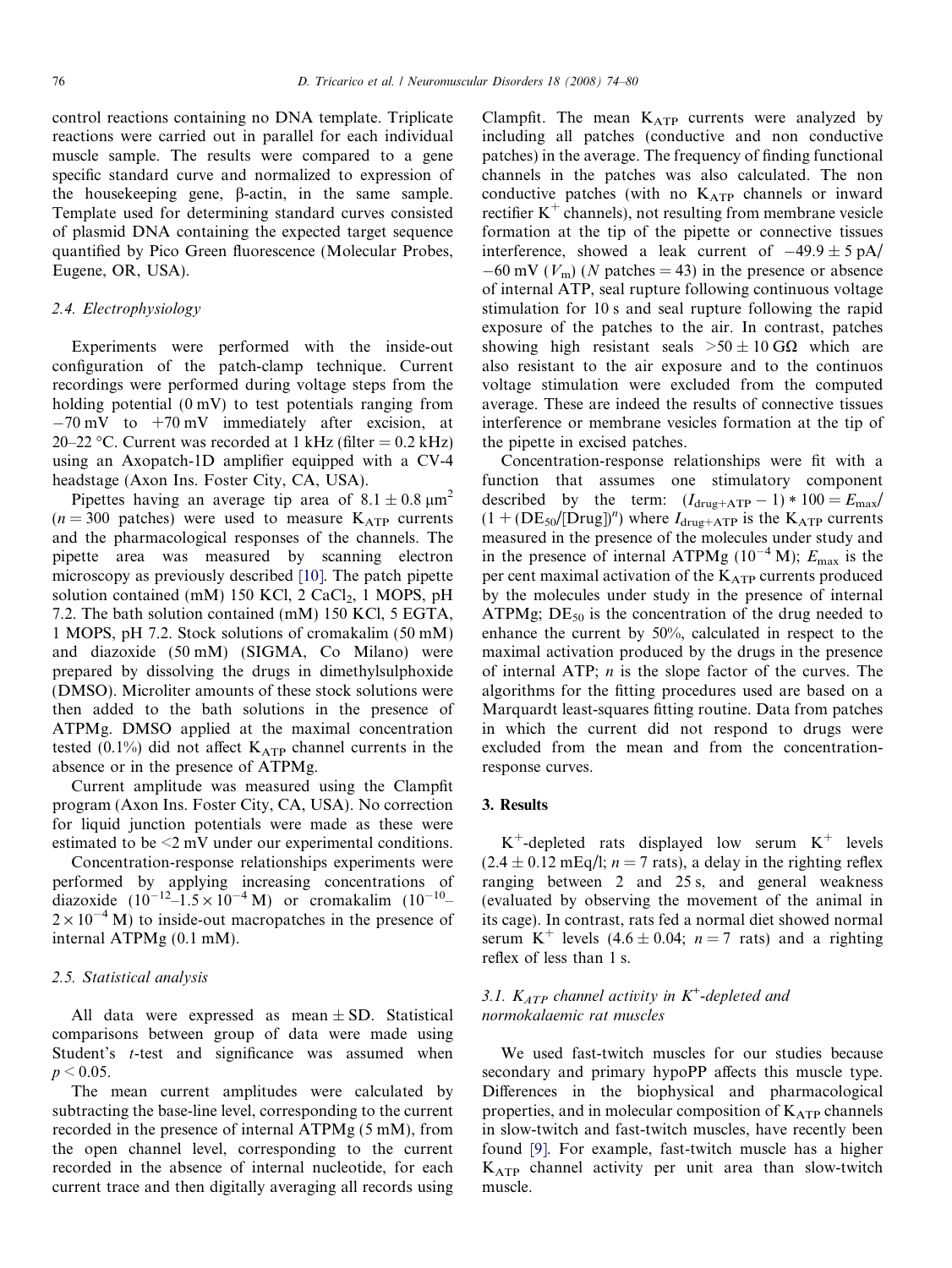<span id="page-3-0"></span>Patch excision from FDB muscle fibres into ATP-free solution produced a dramatic increase of inward currents in 75% of macropatches from normokalaemic rats but only in 19% of patches from  $K^+$ -depleted rats. Mean inward current recorded immediately after excision, which was calculated by averaging conductive and non conductive patches, was  $-248.4 \pm 25$  pA ( $n = 69$  patches;  $n = 7$  rats) for normokalaemic rats and  $-78.09 \pm 11 \text{ pA}$  ( $n = 231$ patches;  $n = 7$  rats) for K<sup>+</sup>-depleted rats. Exposure of macropatches from both  $K^+$ -depleted and normokalaemic rats to intracellular ATPMg (5 mM) reduced the current amplitude indicating that the current flowed through  $K_{ATP}$ channels (Fig. 1a). The ATP-sensitive current was  $-76.1 \pm 7$  pA (n = 31 patches) in K<sup>+</sup>-depleted rats and  $-250.2 \pm 23$  pA (*n* = 42 patches) in normokalaemic rats, respectively. There was no significant difference in the ATP-insensitive current, which was  $-62 \pm 10$  pA and  $-74 \pm 11$  pA in the normokalaemic and K<sup>+</sup>-depleted rats, respectively. Thus, the lower inward current observed on patch excision in  $K^+$ -depleted rats results from a specific reduction in the  $K_{ATP}$  current, of approximately 69.5%. A similar reduction of the KATP current was also observed in other muscles (e.g. EDL) of  $K^+$ -depleted rats (data not shown).

ATPMg applied on the intracellular side of the patches caused a dose-dependent reduction of  $K_{ATP}$  currents in FDB muscles of normokalaemic and  $K^+$ -depleted rats. However, there was a small but significant difference in potency. The IC<sub>50</sub> values for ATPMg were  $15 \pm 6 \mu$ M  $(n = 6$  patches) and  $6.3 \pm 1 \mu M$  (slope = 1)  $(n = 5$  patches) for FDB muscles of normokalaemic and  $K^+$ -depleted rats, respectively.

## 3.2. Expression of  $K_{ATP}$  channel subunits

Quantitative real time RT-PCR measurements demonstrated a significant difference in the expression levels of Kir6.2 mRNA between normokalaemic and  $K^+$ -depleted rats of FDB muscles (Fig. 1b). Expression of Kir6.2 was indeed  $68\%$  lower in K<sup>+</sup>-depleted rats. As previously reported [\[9\]](#page-6-0), the relative expression of Kir6.2 in normokalaemic rats was significantly higher than that of the Kir6.1 (which was negligible). Expression of Kir6.1 was unaltered in  $K^+$ -depleted rats. Similar data were obtained from other muscles from  $K^+$ -depleted rats (e.g. EDL and TA; data not shown).

We also found that the expression of the SUR2A subunit was significantly reduced in FDB muscles of the  $K^+$ -depleted rats and it was 46% lower as compared with that of the normokalaemic rats. By contrast, no significant differences in the expression levels of SUR1 and SUR2B



Fig. 1. ATP-sensitive K<sup>+</sup> currents and expression levels of subunits composing the  $K_{ATP}$  channel complexes in skeletal muscle of K<sup>+</sup>-depleted rats and normokalaemic rats. (a) Representative K<sub>ATP</sub> currents recorded in membrane patches excised from flexor digitorum brevis (FDB) muscle fibres of a normokalaemic rat and a K<sup>+</sup>-depleted rat. O indicates the open channel level and C indicates the closed channel level. Currents were recorded in response to voltage steps from 0 mV to –60 mV in the presence of 150 mM KCl on both sides of the membrane patches. ATPMg (5 mM) applied to the intracellular side of the patches inhibited the currents. The ATP-sensitive currents recorded from the  $K^+$ -depleted rat was significantly smaller than that of the normokalaemic rat. (b and c) Expression levels of  $K_{ATP}$  channel subunits in normokalaemic and  $K^+$ -depleted rat muscles expressed as fraction of  $\beta$ -actin levels. Expression was evaluated by RT-PCR on contralateral muscles of the same rats used for patch-clamp experiments. The numbers above the bars indicate the number of muscles sampled. Expression of Kir6.2 and SUR2A was significantly reduced in FDB muscles of  $K^+$ -depleted rats as compared with those of the normokalaemic rats (\*p < 0.05). No differences were observed in expression of Kir6.2, SUR1 or SUR2B between K<sup>+</sup>-depleted and normokalaemic rats.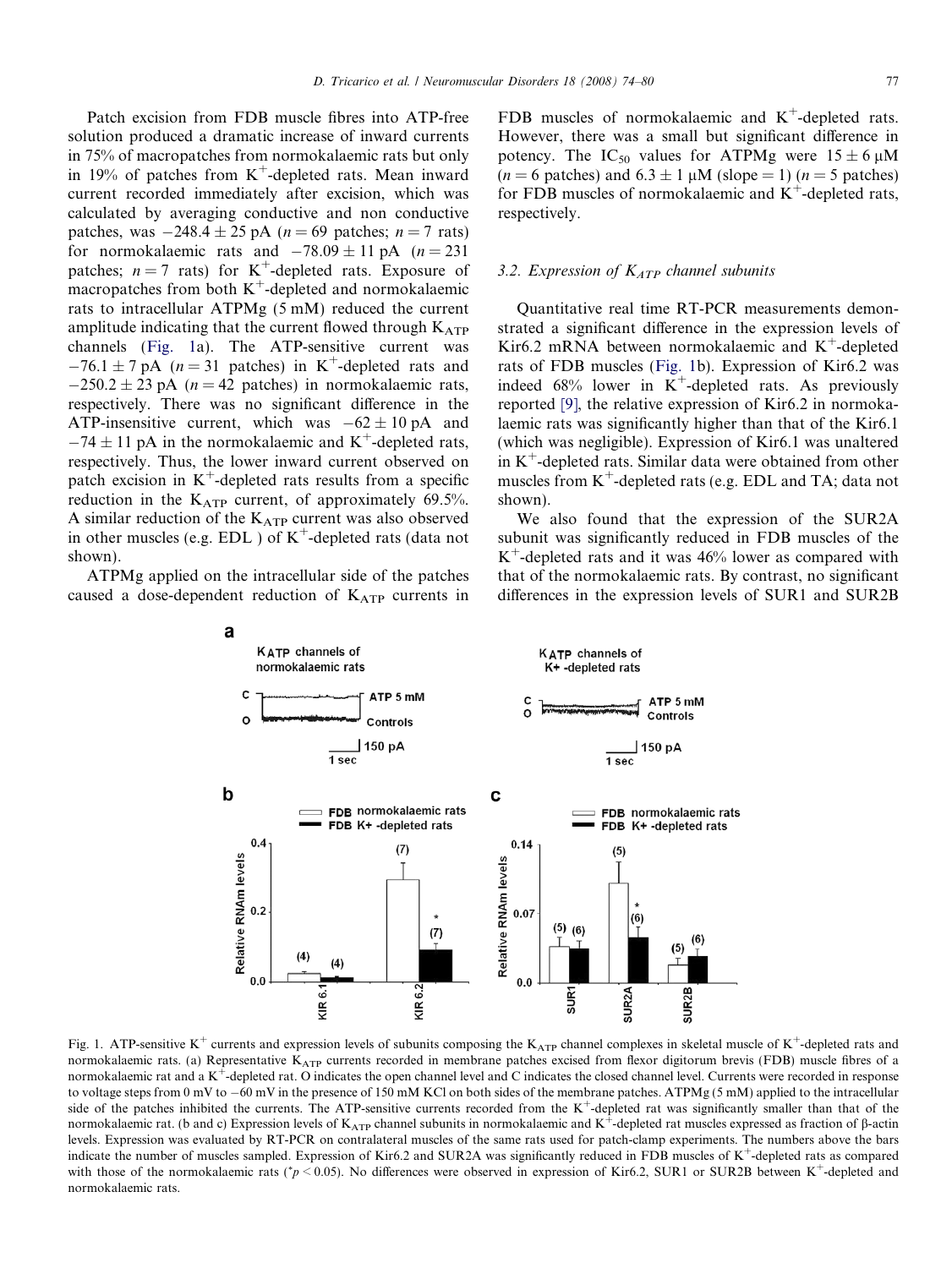subunits between the  $K^+$ -depleted and normokalaemic rats were observed [\(Fig. 1c](#page-3-0)).

# 3.3. Effects of cromakalim and diazoxide

Cromakalim and diazoxide, in the presence of 0.1 mM internal ATPMg, caused a dose-dependent activation of KATP channels in patches excised from muscles of both  $K^+$ -depleted and normokalaemic rats. The cromakalim concentration-response data were fitted with one stimulatory site function for both  $K^+$ -depleted and normokalaemic rats (Fig. 2a). In the concentration range from  $10^{-8}$  M to  $2 \times 10^{-4}$  M, cromakalim produced 88% activation of  $K_{ATP}$  channels in normokalaemic rat muscle, but the efficacy of the drug in activating  $K_{ATP}$  channels in muscles of  $K^+$ -depleted rats was markedly reduced (Fig. 2a and b). No difference in the cromakalim response between normokalaemic and  $K^+$ -depleted rats was observed at drug concentrations  $\leq 10^{-8}$  M (Fig. 2a and b). The parameters of the concentration-response relationships calculated by the fitting routine for the normokalaemic rat data were:  $DE50 = 1.1 \pm 0.5 \times 10^{-9}$  M,  $E_{\text{max}} = 80 \pm 4$ ,  $n = 1$ ; and for the K<sup>+</sup>-depleted rat data were: DE50 =  $2.1 \pm 0.4 \times$  $10^{-9}$  M,  $E_{\text{max}} = 63 \pm 5$ ,  $n = 0.9$ .



Fig. 2. Effects of cromakalim on muscle  $K_{ATP}$  channels of normokalaemic rats and  $K^+$ -depleted rats. (a) Concentration-response relationships of cromakalim measured in flexor digitorum brevis (FDB) muscles of normokalaemic ( $\bullet$ , solid line) and K<sup>+</sup>-depleted rats ( $\circ$ , dotted line). (b) Representative KATP currents recorded in membrane patches excised from FDB muscle fibres of a normokalaemic rat and a  $K^+$ -depleted rat exposed to cromakalim. O indicates the open channel level and C indicates the closed channel level. Currents were recorded in response to voltage steps from 0 mV to  $-60$  mV in the presence of 150 mM KCl on both sides of the membrane patches.  $K_{ATP}$  currents were recorded in inside-out patches in the absence of ATPMg (Control), in the presence of internal 0.1 mM ATPMg (ATP), and in the presence of 0.1 mM ATPMg plus 0.1 mM cromakalim (Crom). A reduced response at concentrations higher than  $10^{-8}$  M to cromakalim has been observed in the muscle  $K_{ATP}$  channels of  $K^+$ -depleted rats as compared with that of the normokalaemic rats.

In the concentration range from  $10^{-9}$  M to  $10^{-4}$  M, the diazoxide data were fitted with a single stimulatory site function in both normokalaemic and  $K^+$ -depleted rats (Fig. 3a). At saturating concentrations, diazoxide produced similar activation of  $K_{ATP}$  channels of both normokalaemic and  $K^+$ -depleted rats (Fig. 3a and b). The parameters of the concentration-response relationships calculated by the fitting routine for the normokalaemic rat data were:  $DE50 = 8 \pm 0.9 \times 10^{-9}$  M,  $E_{\text{max}} = 57 \pm 9$ ,  $n = 0.7$ ; and for the K<sup>+</sup>-depleted rat data were:  $DE50 = 9 \pm 1 \times$  $10^{-9}$  M,  $E_{\text{max}} = 53 \pm 6$ ,  $n = 0.7$ . Therefore, no differences in the responses of  $K_{ATP}$  channels in muscles of  $K^+$ -depleted rats and normokalaemic rats to diazoxide were observed in the range of concentrations tested (Fig. 3a and b).

## 4. Discussion

In this study, we demonstrated that fast-twitch muscles of  $K^+$ -depleted rats exhibited a 70% reduction in the expression of Kir6.2, which was paralleled by a 69.5% reduction in  $K_{ATP}$  channel current. These findings indicate that reduced expression of Kir6.2 is responsible for the lower  $K_{ATP}$  channel currents in the muscles of  $K^+$ -depleted rats. It is well established that both Kir6.2 and SURs subunits are required to form a functional  $K_{ATP}$  channel



Fig. 3. Effects of diazoxide on muscle  $K_{ATP}$  channels of normokalaemic rats and  $K^+$ -depleted rats. (a) Concentration-response relationships for diazoxide measured in flexor digitorum brevis (FDB) muscles of normokalaemic ( $\blacksquare$ , solid line) and K<sup>+</sup>-depleted rats ( $\square$ , dotted line). (b) Representative  $K_{ATP}$  currents recorded in membrane patches excised from FDB muscle fibres of a normokalaemic rat and a  $K^+$ -depleted rat exposed to diazoxide. O indicates the open channel level and C indicates the closed channel level. Currents were recorded in response to voltage steps from 0 mV to -60 mV in the presence of 150 mM KCl on both sides of the membrane patches. K<sub>ATP</sub> channel currents were recorded from inside-out patches in the absence of ATPMg (Control), in the presence of 0.1 mM internal ATPMg (ATP), and in the presence of 0.1 mM internal ATPMg plus 0.1 mM diazoxide (Diazo). No differences were observed in the response to diazoxide between  $K_{ATP}$  channels of normokalaemic and  $K^+$ depleted rats.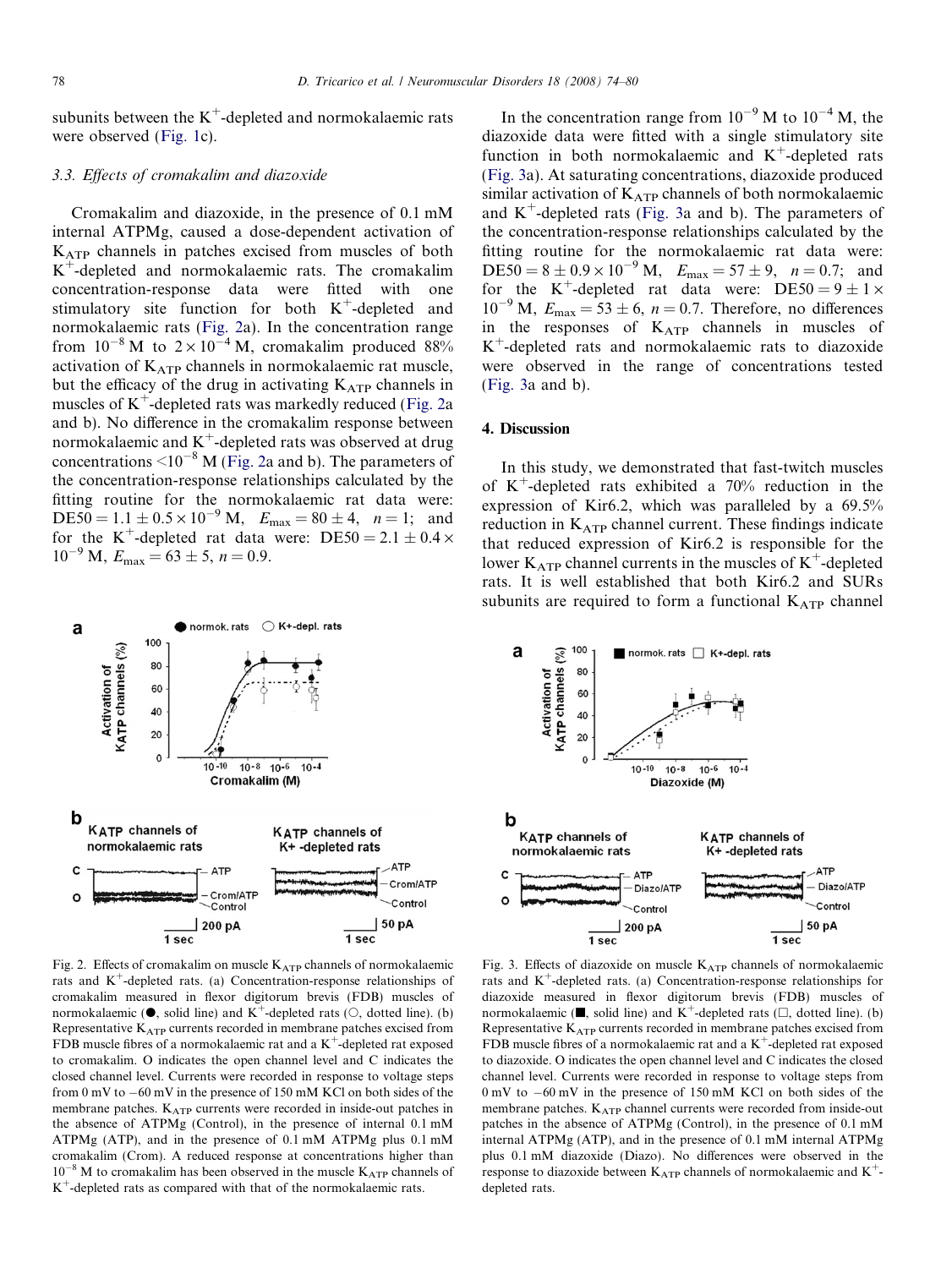One point of interest is that members of the Kir1.x (ROMK) family of inward rectifiers, which control the renal excretion of  $K^+$  ions, are also down-regulated by hypokalaemia. For example,  $K^+$ restriction leads to down-regulation of both Kir1.1 in the rat kidney and Kir7.1 in the basolateral membrane of the distal nephron and collecting duct [\[20–22\]](#page-6-0). This suggests that there may be a common  $K^+$ -dependent mechanism that regulates transcription of Kir genes in both muscle and kidney. Down-regulation of Kir genes in response to hypokalaemia may have a protective role, sparing  $K^+$  excretion and helping to conserve plasma  $K^+$  levels. However, in skeletal muscle this mechanism can be also a precipitating factor for hypoPP, by impeding  $K^+$  efflux and impairing fibre repolarization.

In addition to this mechanism which is associated with chronic  $K^+$ -depletion, the hypokalaemia may directly affects the  $K_{ATP}$  channels. A brief hypokalaemic period indeed causes a direct block of the KATP and of other Kir channels; shut-off of the inward rectifier  $K^+$  channels occurs when they are acutely exposed to low external concentrations of  $K^+$  ions below 2 mEq/l. This is the basis of the known bistable behaviour of the membrane potential in response to the lowering of external  $K^+$  concentrations [\[23\].](#page-6-0) Therefore the down-regulation of the Kir6.2 message, that also reduces the number of functional channels in the membrane, and the direct block of the channel pore due to the hypokalaemia are the mechanisms responsible for the generation of the subconductance states and low Popen characterizing the abnormal  $K_{ATP}$  channel found in  $K^+$ -depleted rats and human hypoPP patients [\[10,13\]](#page-6-0).

A significant reduction in expression of SUR2A (46%) was also found in the muscles of  $K^+$ -depleted rats. The SUR2 gene is alternatively spliced, but the reduction in SUR2A expression was not paralleled by a similar down-regulation of SUR2B mRNA. This suggests that a transcriptional splicing mechanism is also involved in the impaired  $K_{ATP}$  channel function of  $K^+$ -depleted rat muscles.

The data on the expression of SUR mRNAs complements our electrophysiological and pharmacological findings. For example, the reduced expression of SUR2A found in the  $K^+$ -depleted rats explains why their  $K_{ATP}$  channels were less responsive to cromakalim, a well known Kir6.2/SUR2A-B agonist. The binding sites for diazoxide, possibly SUR1 and/or SUR2B subunits, were not affected by hypokalaemia as suggested by fact that the dose-response relationships of the  $K_{ATP}$  currents vs diazoxide concentrations of normokalaemic and  $K^+$ -depleted rats were not different.

The finding that  $K_{ATP}$  channels of  $K^+$ -depleted rats were more sensitive to ATP inhibition than those of normokalaemic rats may be related to the subunit composition of muscle  $K_{ATP}$  channels. We have previously shown that  $K_{ATP}$  channels in normal fast-twitch muscles are mostly composed of Kir6.2/SUR2A and Kir6.1/ SUR1, with possibly a small contribution from Kir6.2/ SUR2B complexes. In contrast, slow-twitch muscle lacks Kir6.2/SUR1.  $K_{ATP}$  channels containing SUR1 are more sensitive to ATP inhibition than those containing SUR2, and they are sensitive to diazoxide but not to cromakalim [\[24\].](#page-6-0) Down-regulation of SUR2A in  $K^+$ -depleted rats will leads to an increased fraction of Kir6.2/SUR1 channels which are more sensitive to ATP and are activated by diazoxide.

We studied the  $K^+$ -depleted rat model which is not a genetic animal model of hypoPP. However, our data may help to explain the insulin/glucose-dependent hypokalaemia, muscle weakness and paralysis which are commonly observed in both the secondary and primary forms of hypoPP. For example, in normal muscle insulin promotes a cascade of events that includes activation of  $3Na^{+}/$  $2K^{+}ATP$ -ase with uptake of  $K^{+}$  ions into the fibres and transient hypokalaemia which is balanced by the activation of the  $K_{ATP}$  channels that extrude  $K^+$  ions from the fibres. In human hypoPP and in  $K^+$ -depleted rats a persistent hypokalaemia is observed following insulin and/or adrenergic stimulation because the abnormally reduced KATP channel activity is unable to counteract the low serum  $K^+$  ions levels. The lack of  $K_{ATP}$  currents that we found and possibly of inward rectifier  $K^+$  currents as observed by others [\[12\]](#page-6-0), reduces the repolarizing components and may unmasks depolarizing currents activated by insulin or by other signals with fibre depolarization. In turn, depolarization is expected to cause inactivation of voltage-gated  $Na<sup>+</sup>$  channels and reduces muscle excitability.

KATP channel deficiency other than associated to hypokalaemia and fibre depolarization may also impairs the functionality of skeletal muscle. Kir6.2 deficiency indeed affects contractility of skeletal muscle as demonstrated by the fact that Kir6.2 knock-out  $(-/-)$  mice show reduced resting tension and impaired adaptation to exercise-induced physical stress [\[7\]](#page-6-0). Moreover, the SUR2A deficiency may leads to a  $K_{ATP}$  channel unresponsive to metabolic stimulus with impairment in the capability of the skeletal muscle to recover upon stress. Mutations in the SUR2A gene have been recently associated with some forms of dilated cardiomyopathy in humans and are responsible for the impaired performance of cardiac muscle in mice carrying those mutations [\[4,6,7\].](#page-6-0)

While the reduced  $K_{ATP}$  activity found in the  $K^+$ -depleted rats is clearly related to the  $K^+$ -depletion, however the link between the gene mutations found in the familial hypoPP and the reduction of the sarcolemmal  $K_{ATP}$  channel activity found in the primary form is still an open question. One possible mechanism involves changes in the concentrations of intracellular Na<sup>+</sup> ions (or  $Ca^{2+}$ ), as a consequence of mutations in SCN4A or CACNL1A3, that lead to down-regulation of KATP channel genes. The fact that human hypoPP patients show elevated